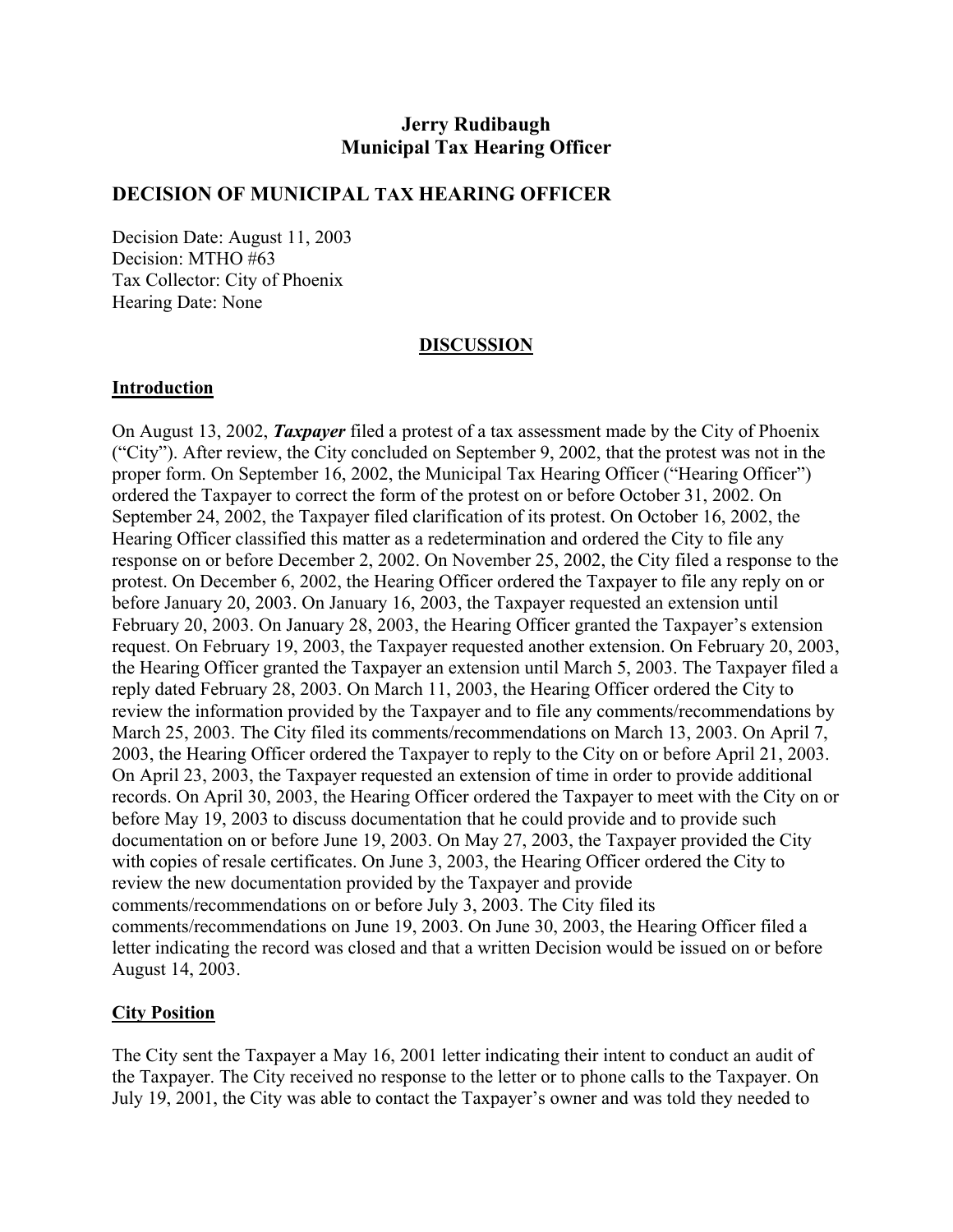contact the Taxpayer's accountant. The City attempted to contact the accountant on six occasions but was unsuccessful. The City continued to send letters, make telephone calls, and set up meetings with the Taxpayer in order to proceed with the audit. Finally, on October 29, 2001, the Taxpayer was sent a letter stating they needed to contact the City by November 5, 2001 or the City would estimate the tax liability. The City received no response and on April 26, 2002, the City sent an estimated assessment to the Taxpayer. The Taxpayer was given a deadline of May 10, 2002 to provide documentation that would change the assessment. The City received no response from the Taxpayer and on June 14, 2002, the City sent a Notice of Tax Assessment ("Notice") to the Taxpayer.

The Taxpayer filed their tax returns but took deductions for sales for resale that equaled the entire amount of revenues reported. Because the City was unable to examine the Taxpayer's records, the deductions were disallowed in the estimated assessment. As a result, the City assessed the Taxpayer additional taxes in the amount of \$12,589.80 plus interest for the period December 1996 through February 2002. In addition, the City assessed penalties for failure to timely file tax returns pursuant to City Code Section 14-540(b)(1) ("Section 540(b)(1)") and failure to pay tax when due pursuant to City Code Section 14-540 (b)(2) ("Section 540(b)(2)") in the amounts of \$213.27 and \$1,259.04, respectively.

The City reviewed the documentation provided by the Taxpayer on February 28, 2003. The City asserted that the documentation did not show any dollar amounts or which transactions apply to which customer. Further, the City indicated the Taxpayer did not provide exemption certificates that state the reason why a transaction is exempt. The City also reviewed the Taxpayer's documentation provided on June 2, 2003. The City reviewed seven test months and determined that if the names and amounts on the submitted documents were reliable data then sales for resale represented 2.85 percent of reported sales for resale. The City concluded that if it is determined the Taxpayer's submission was reliable, the tax should be reduced by \$338.17, the penalties should be reduced by \$39.94, and the associated interest would also re reduced.

### **Taxpayer Position**

In the Taxpayer's original protest he indicated all of his belongings had been stolen from his car. In his letter of clarification, the Taxpayer asserted be was protesting the entire assessment as he has been paying what his accountant has told him to pay. On February 19, 2003, the Taxpayer filed a letter stating that he had numerous Arizona Resale Certificates ("Certificates") which needed to be copied and mailed to the City and Hearing Officer. On February 28, 2003, the Taxpayer filed a letter with a list of 84 company names and what appeared to be resale certificate numbers. Subsequently, on April 23, 2003, the Taxpayer filed a letter requesting time to obtain resale certificates from his customers. On June 2, 2003, the Taxpayer provided the following documentation: 38 pages of documents that represented exemption certificates for their customers who purchased products to be resold; 23 hand-written pages labeled as wholesale with information separated by month from June 1996 through December 2001; and, 13 pages of unidentified documents separated by month from October 1996 through December 2002.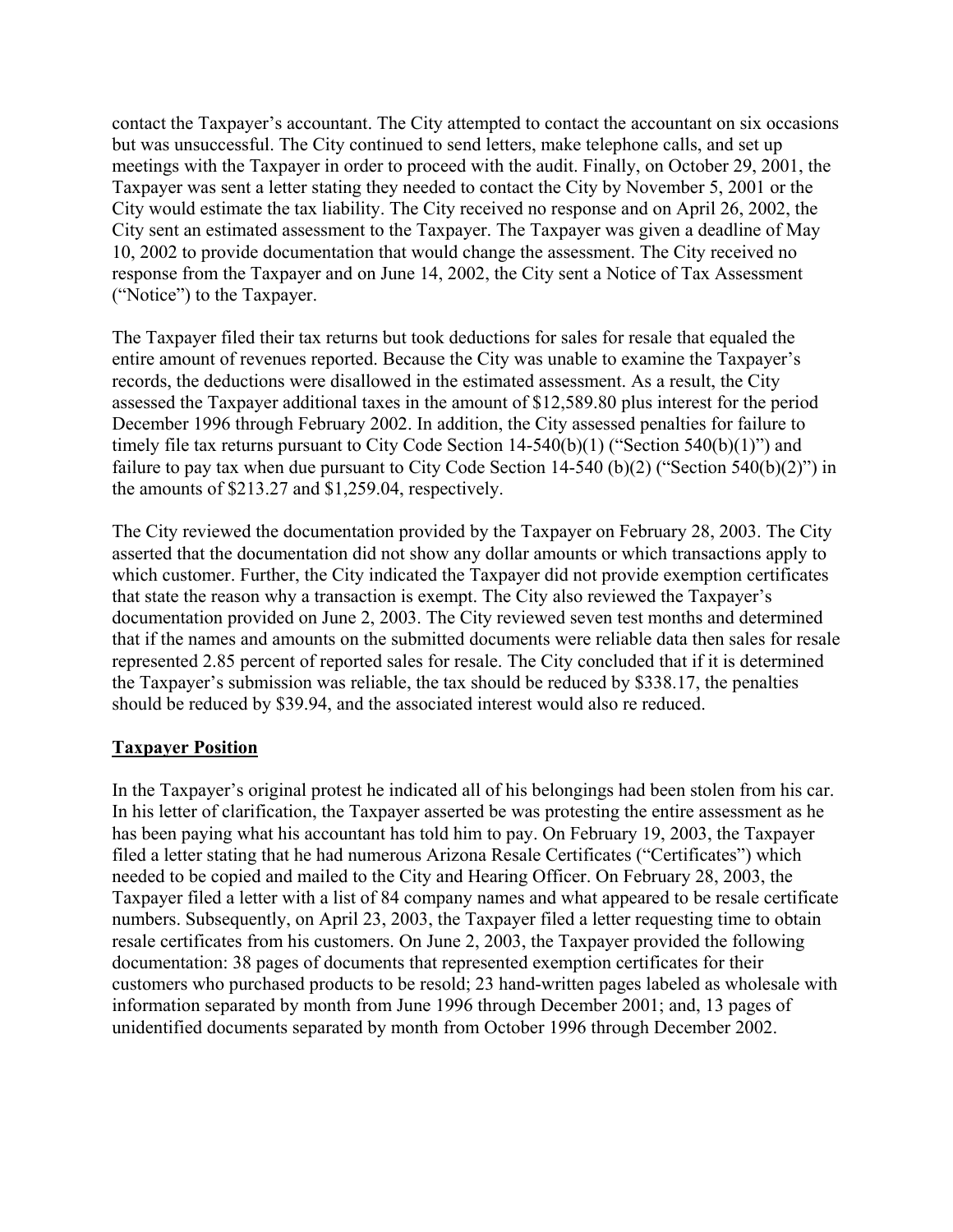### **ANALYSIS**

Based on the record, it is clear that the Taxpayer was not cooperative with the City when the City attempted to review the Taxpayer's books and records. When the Taxpayer failed to provide any records to support its claimed deductions, the City was authorized pursuant to City Code Section 14-545 ("Section 545") to make a reasonable estimate. In this case, it was proper for the City to disallow all the unsupported deductions when making its estimate. The Hearing Officer concludes that the City's use of the gross sales reported less the unsupported deductions was a reasonable estimate pursuant to Section 545.

After concluding the City's estimate was reasonable, we must determine whether or not the Taxpayer subsequently provided sufficient supporting documentation to show the City's estimate was not reasonable. In reviewing the Taxpayer's documentation, the Hearing Officer had concerns over the inconsistencies. For example, the Taxpayer initially indicated his records had been stolen from his car. Next, in his February 19, 2003 letter, the Taxpayer indicated he had numerous Certificates that needed to be copies. However, on February 28, 2003, the Taxpayer simply filed a list of 84 company names and numbers without any Certificate copies. Finally, on June 2, 2003 the Taxpayer filed additional documentation that included copies of Certificates. In reviewing those Certificates, the Hearing Officer notes that some of the names were different from the previously supplied list of 84 company names. In addition, 19 of the 38 Certificates provided were dated in 1992 which is five years before the Taxpayer obtained a privilege license tax and the December 1996 beginning of the audit period. The remaining Certificates were all dated after the February 19, 2003 date at which time the Taxpayer indicated he had numerous Certificates that needed to be copied. These Certificates were also all dated after the end of the audit period. Lastly, even if these Certificates were all determined to be valid for the audit period, there were no records/invoices provided that would tie the Certificates to specific sales during the audit period. Based on all the above, the Hearing Officer concludes that the Taxpayer has failed to provide sufficient supporting documentation to demonstrate that the City's estimate was not reasonable.

The City is authorized to impose a penalty for failure to timely file tax returns pursuant to Section 540(b)(1) and failure to timely pay taxes pursuant to Section 540(b)(2). These penalties can be waived for reasonable cause. In this case, there was no evidence provided on why some of the tax returns were not timely filed. Accordingly, the Hearing Officer concludes there was no reasonable cause shown for failing to timely file tax returns. As to the failure to timely pay taxes, while we didn't find sufficient evidence to support the claimed deductions, the Hearing Officer does find there was sufficient evidence to demonstrate that the Taxpayer had reasonable cause to believe his sales were exempt sales for resale. As a result, the Hearing Officer concludes the penalty for failure to timely pay taxes should be waived.

### **FINDINGS OF FACT**

1. On August 13, 2002, the Taxpayer filed a protest of a tax assessment made by the City.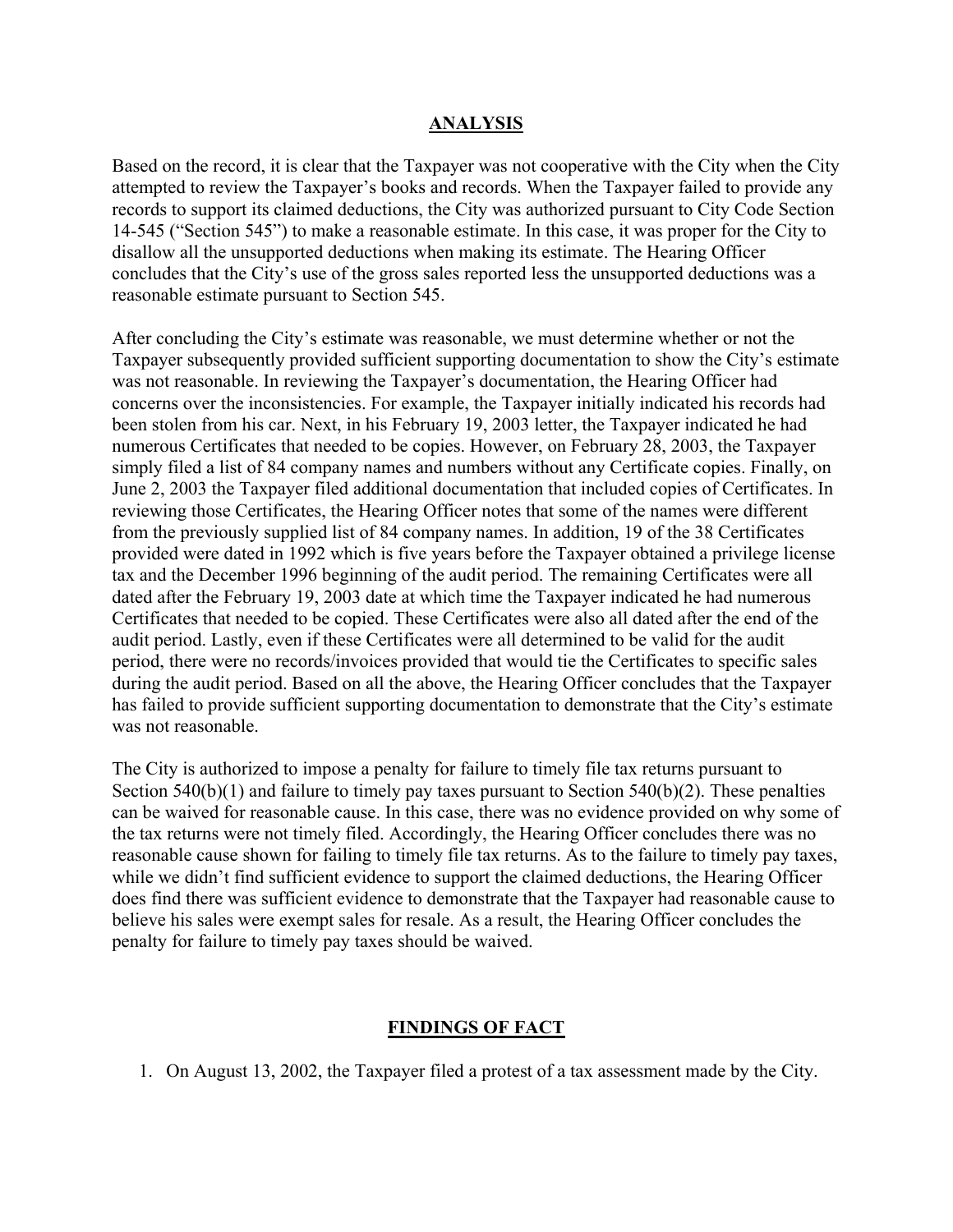- 2. After review, the City concluded on September 9, 2002 that the protest was not in the proper form.
- 3. On September 16, 2002, the Hearing Officer ordered the Taxpayer to correct the form of the protest on or before October 31, 2002.
- 4. On September 24, 2002, the Taxpayer filed clarification of its protest.
- 5. On October 16, the Hearing Officer classified this matter as a redetermination and ordered the City to file any response on or before December 2, 2002.
- 6. On November 25, 2002, the City filed a response to the protest.
- 7. On December 6, 2002, the Hearing Officer ordered the Taxpayer to file any reply on or before January 20, 2003.
- 8. On January 16, 2003, the Taxpayer requested an extension until February 20, 2003.
- 9. On January 28, 2003, the Hearing Officer granted the Taxpayer's extension request.
- 10. On February 19, 2003, the Taxpayer requested another extension.
- 11. On February 20, 2003, the Hearing Officer granted the Taxpayer an extension until March 5, 2003.
- 12. The Taxpayer filed a reply dated February 28, 2003.
- 13. On March 11, 2003, the Hearing Officer ordered the City to review the information provided by the Taxpayer and to file any comments/recommendations by March 25, 2003.
- 14. The City filed its comments/recommendations on March 13, 2003.
- 15. On April 7, 2003, the Hearing Officer ordered the Taxpayer to reply to the City on or before April 21, 2003.
- 16. On April 23, 2003, the Taxpayer requested an extension of time in order to provide additional records.
- 17. On April 30, 2003, the Hearing Officer ordered the Taxpayer to meet with the City on or before May 19, 2003 to discuss documentation that he could provide and to provide such documentation on or before June 19, 2003.
- 18. On May 27, 2003, the Taxpayer provided the City with copies of resale certificates.
- 19. On June 3, 2003, the Hearing Officer ordered the City to review the new documentation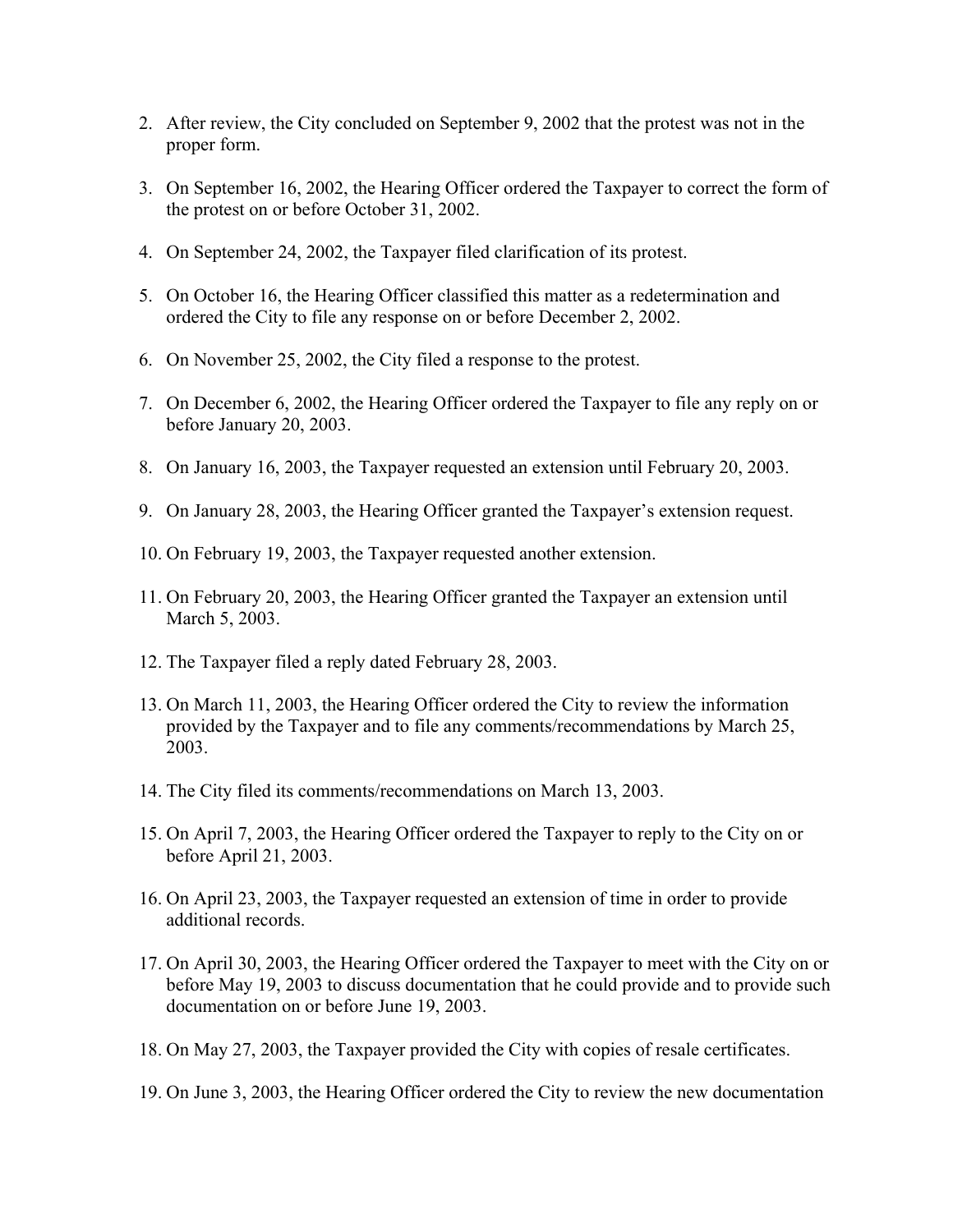provided by the Taxpayer and provide comments/recommendations on or before July 3, 2003.

- 20. The City filed its comments/recommendations on June 19, 2003.
- 21. On June 30, 2003, the Hearing Officer filed a letter indicating the record was closed and that a written Decision would be issued on or before August 14, 2003.
- 22. The City sent the Taxpayer a May 16, 2001 letter indicating their intent to conduct an audit of the Taxpayer.
- 23. The City received no response to the letter or to phone calls to the Taxpayer.
- 24. On July 19, 2001, the City was able to contact the Taxpayer's owner and was told they needed to contact the Taxpayer's accountant.
- 25. The City attempted to contact the accountant on six occasions but was unsuccessful.
- 26. The City continued to send letters, make telephone calls, and set up meetings with the Taxpayer in order to proceed with the audit.
- 27. Finally, on October 29, 2001, the Taxpayer was sent a letter stating they needed to contact the City by November 5, 2001 or the City would estimate the tax liability.
- 28. The City received no response and on April 26, 2002, the City sent an estimated assessment to the Taxpayer.
- 29. The Taxpayer was given a deadline of May 10, 2002 to provide documentation that would change the assessment.
- 30. The City received no response from the Taxpayer and on June 14, 2002 the City sent a Notice to the Taxpayer.
- 31. The Taxpayer filed their tax returns but took deductions for sales for resale that equaled the entire amount of revenues reported.
- 32. Because the City was unable to examine the Taxpayer's records, the deductions were disallowed in the estimated assessment.
- 33. As a result, the City assessed the Taxpayer additional taxes in the amount of \$12,589.80 plus interest for the period December 1996 through February 2002.
- 34. The City assessed penalties for failure to timely file tax returns pursuant to Section  $540(b)(1)$  and failure to pay tax when due pursuant to Section  $540(b)(2)$  in the amounts of \$213.27 and \$1,259.04, respectively.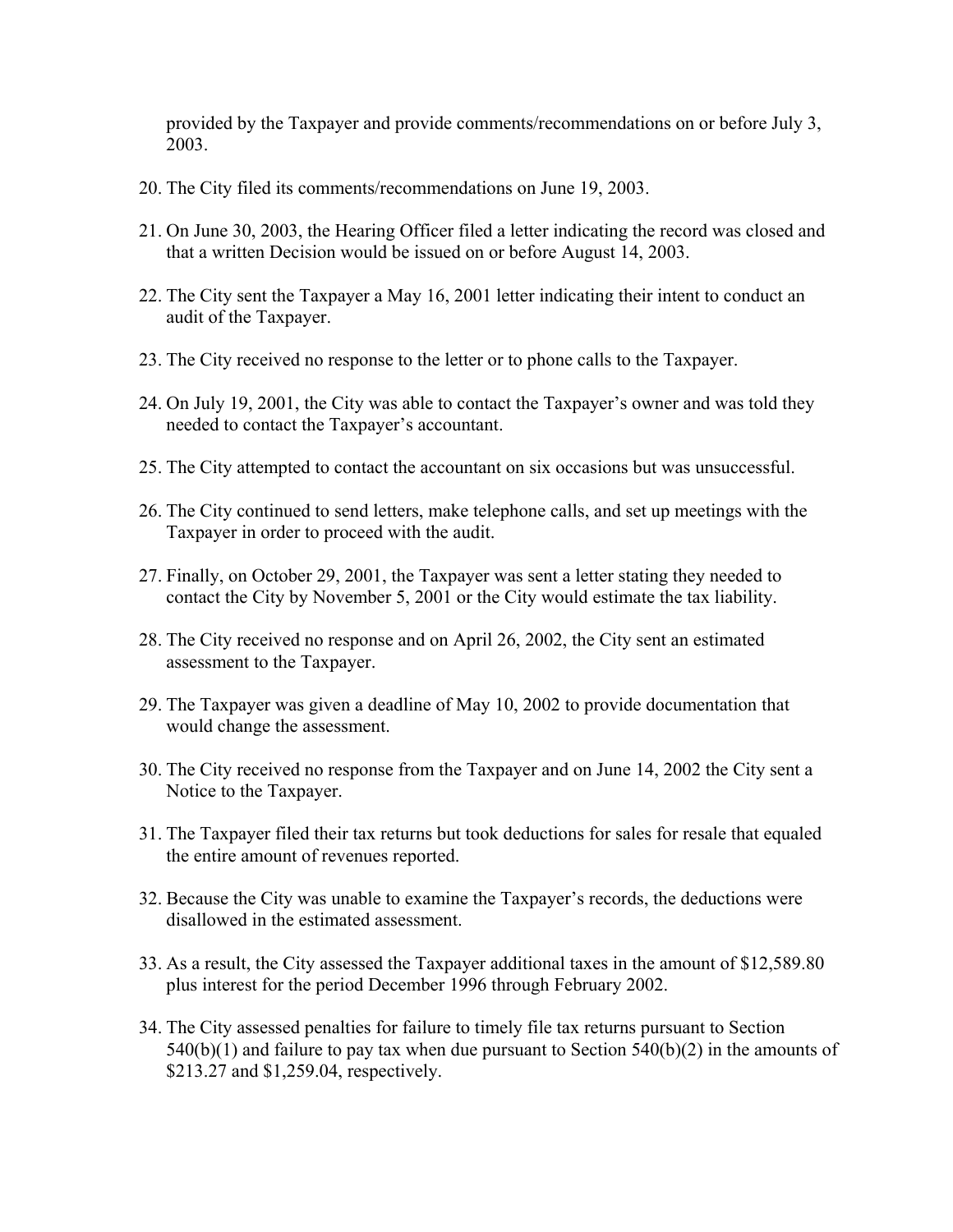- 35. On February 28, 2003, the Taxpayer provided a list of companies along with unidentified numbers for each of the companies.
- 36. After review of the documentation, the City concluded it did not show any dollar amounts or indicate which transactions apply to which customers.
- 37. On June 2, 2003, the Taxpayer provided the following documentation: 38 pages of documents that represented exemption certificates for their customers who purchased products to be resold; 23 hand-written pages labeled as wholesale with information separated by month from June 1996 through December 2001; and, 13 pages of unidentified documents separated by month from October 1996 through December 2002.
- 38. The City reviewed seven test months of the June 2003 documentation and concluded that if the submitted documents contained reliable data then sales for resale represented 2.85 percent of reported sales for resale.
- 39. The City concluded that if the 2.85 percent were accepted than the tax should be reduced by \$338.17, the penalties should be reduced by \$39.94, and the associated interest would also be reduced.

## **CONCLUSIONS OF LAW**

- 1. Pursuant to ARS Section 42-6056, the Municipal Tax Hearing Officer is to hear all reviews of petitions for hearing or redetermination under the Model City Tax Code.
- 2. City Code Section 14-3 50 requires that the taxpayer keeps and preserves adequate records to be available for review by the City.
- 3. When a taxpayer fails to supply adequate books and records, the City is authorized to make a reasonable estimate of the tax due.
- 4. Based on the record, the City made a reasonable estimate of the tax due from the Taxpayer for the audit period.
- 5. The Taxpayer has failed to provide sufficient supporting documentation to demonstrate that the City's estimate was not reasonable.
- 6. The City is authorized to assess penalties for failing to timely file tax returns and failing to timely pay taxes pursuant to sections  $540$  (b)(1) and (b)(2), respectively.
- 7. The Taxpayer has failed to demonstrate reasonable cause for failing to timely file tax returns.
- 8. The Taxpayer has demonstrated reasonable cause for failing to timely pay taxes.